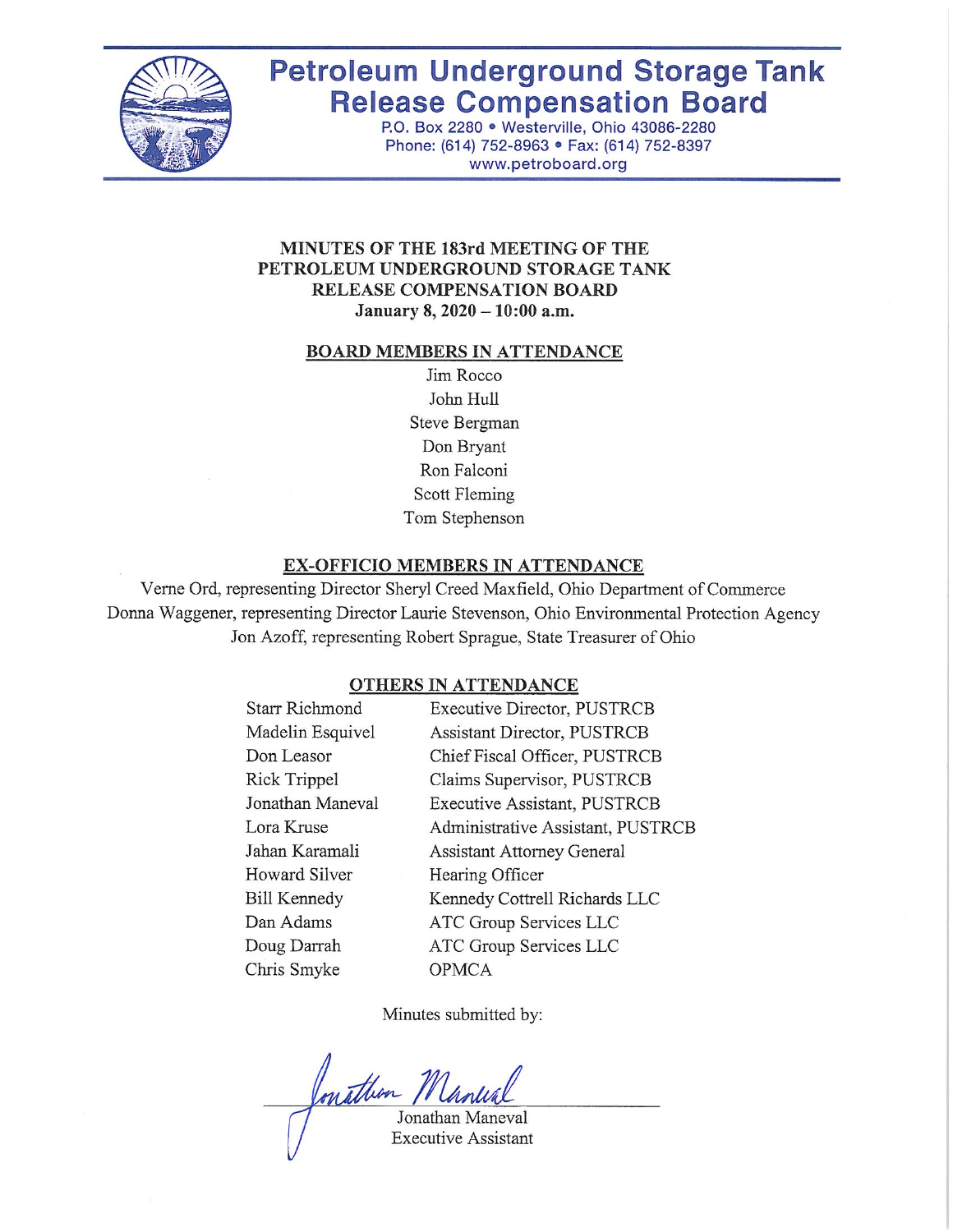# Call to Order:

Immediately following the 10:00 a.m. public hearing regarding the Board's proposed rule amendments and rule rescission, Chairman Jim Rocco convened the one hundred eighty-third meeting of the Petroleum Underground Storage Tank Release Compensation Board on Wednesday, January 8, 2020.

The following members were in attendance: Jim Rocco; Steve Bergman; Don Bryant; Ron Falconi; Scott Fleming; John Hull; Tom Stephenson; Verne Ord, representing Director Sheryl Creed Maxfield, Ohio Department of Commerce; Donna Waggener, representing Director Laurie Stevenson, Ohio Environmental Protection Agency; and Jon Azoff, representing Robert Sprague, State Treasurer of Ohio.

The following member was not in attendance: Robert Cantrell.

# Minutes:

Chairman Rocco asked if there were any comments or questions regarding the minutes from the November 20, 2019 Board meeting and there were none. Vice-Chairman Hull moved to approve the minutes. Mayor Falconi seconded. A vote was taken and all were in favor. The minutes were approved as presented.

# BUSTR Report:

Chairman Rocco called upon Verne Ord, Bureau Chief, to present the Bureau of Underground Storage Tank Regulations' (BUSTR) report.

Mr. Ord reported that a new underground storage tank (UST) inspector, Patrick Beckley, was hired to replace an inspector that had left the Bureau. He commented that Mr. Beckley had previously worked in fire prevention at the State Fire Marshal's Office. Mr. Ord reported that Tanya Nell had recently been hired to replace Rick Krueger, who retired at the end of December. He noted that Ms. Nell performed exceptionally well during the interview process.

Mr. Ord reported that the vendor contracts for the responsible party search program had been finalized. He explained that the program is used to identify parties responsible for the investigation and cleanup of petroleum releases. He said between 50 and 68 responsible party searches will likely be performed during the year.

Mr. Ord said there had been no change with the Abandoned Gas Station Cleanup Grant Program since his last report in November. He explained that the program coordinator had left the Development Services Agency to accept a position with the Ohio EPA. He said they are in the process of finding a replacement for her.

Mr. Ord reported that BUSTR staff continues to complete certain state-required training. He said other types of employee development training are being provided through the state's ELM (Enterprise Learning Management) portal. He reported that the release prevention supervisor, Steven Krichbaum, had given a presentation to the Building Environmental Council of Ohio concerning the Bureau's operational compliance requirements. He noted that 51 people attended the training.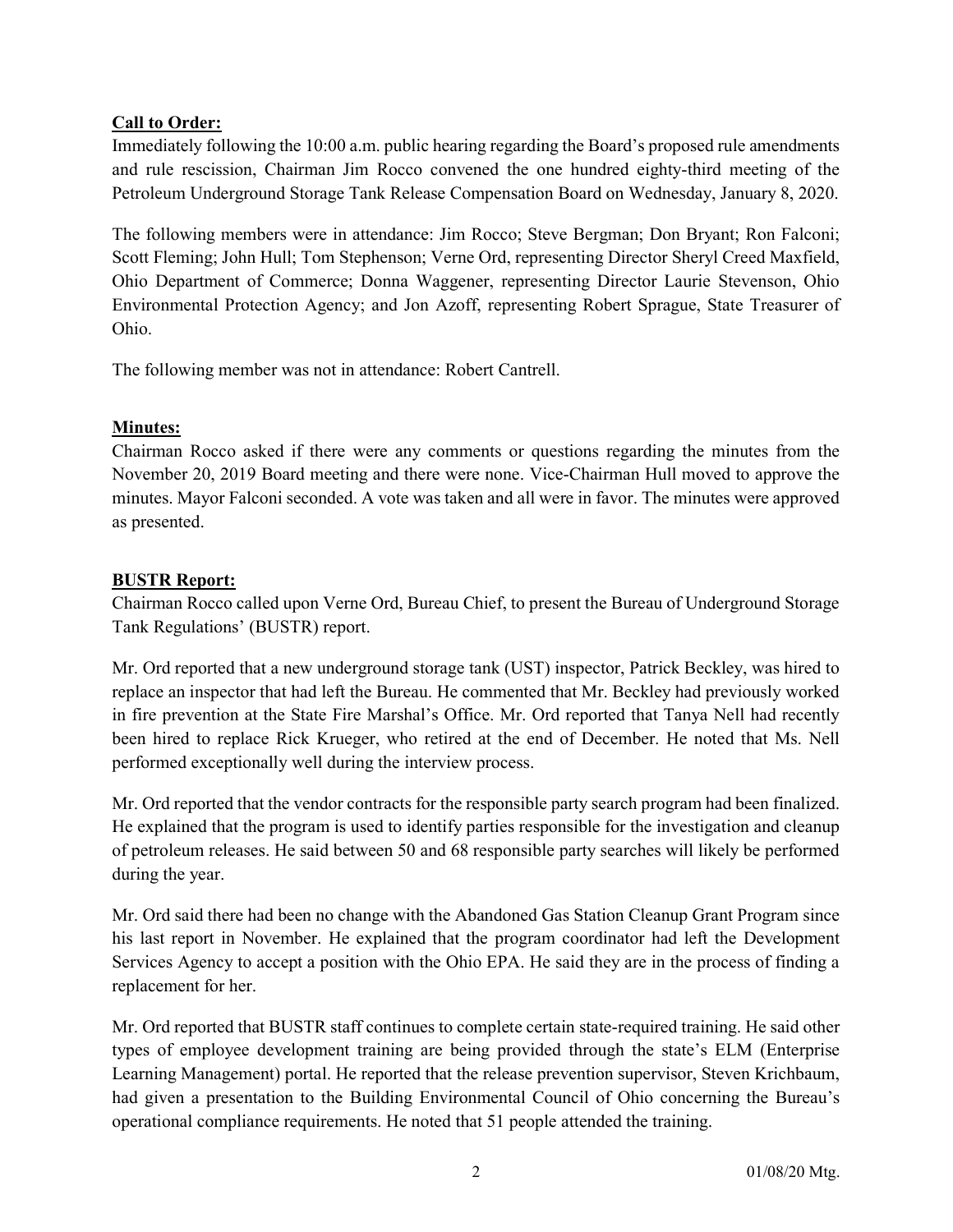Mr. Ord said that the OTTER (Ohio Tank Tracking & Environmental Regulations) database was successfully reconfigured to generate operational compliance statistics reports that are required by the U.S. Environmental Protection Agency (U.S. EPA) as part of the federal grant programs.

Mr. Ord said that no further actions (NFA's) are being generated slowly. He said that the releases that remain are tougher ones to solve, investigate, and address. He noted that within the next few weeks the number of NFA's issued through the BUSTR program will surpass 31,000.

Chairman Rocco said that the U.S. EPA recently published a report, which indicates that Ohio's overall compliance rate was around 45%. He asked if this was due to BUSTR's new rules and Mr. Ord said that it typically takes two cycles for the tank community to become familiar with any new requirements. He explained that inspectors are required to issue citations based upon what they see when they visit a property. He noted that the equipment itself could be compliant but there may be paperwork violations if there is lack of documentation demonstrating that all required testing is being performed. Chairman Rocco stated that he was concerned that half of Ohio's tanks were reported to be out of compliance but the report may misstate the condition of the USTs if they are simply paperwork violations.

# Financial Reports:

Chairman Rocco called upon Don Leasor, Chief Fiscal Officer, to present the financial reports.

# Audit Report

Mr. Leasor stated that the audit reports and financial statements for fiscal year 2019 were submitted to the Auditor of State's Office prior to the December 31, 2019 filing deadline. He pointed out that the final reports, including a copy of the Estimated Unpaid Claim Liability Report, were included with the meeting materials.

Mr. Leasor then introduced Bill Kennedy, a representative from the accounting firm of Kennedy Cottrell Richards, and asked him to discuss the audit reports. Mr. Kennedy thanked Mr. Leasor and expressed his appreciation to the staff for their assistance during the audit process. He explained that the Auditor of State's Office will perform a desk review of the audit which could take anywhere from two weeks to two months. He said once their review is complete, the audit will be certified and it will be publicly released.

Mr. Kennedy directed the members to the Independent Auditor's Report. He said the financial statements include the statement of net position, statement of changes in net position, statement of cash flows, and notes to the financial statements. He pointed out that management's discussion and analysis precedes the financial statements and schedules pertaining to net pension liability and postemployment liability were behind the financial statements. He stated that the scope of the work conducted during the audit process was the same as in previous years. He said, as in years past, their firm issued two reports. He said the first report presents an opinion in the final paragraph of the page following the table of contents. He stated that the firm issued an unmodified opinion, meaning that the financial statements are presented fairly in accordance with generally accepted accounting principles.

Mr. Kennedy then referred members to the second report titled Independent Auditor's Report on Internal Control over Financial Reporting and on Compliance and Other Matters Required by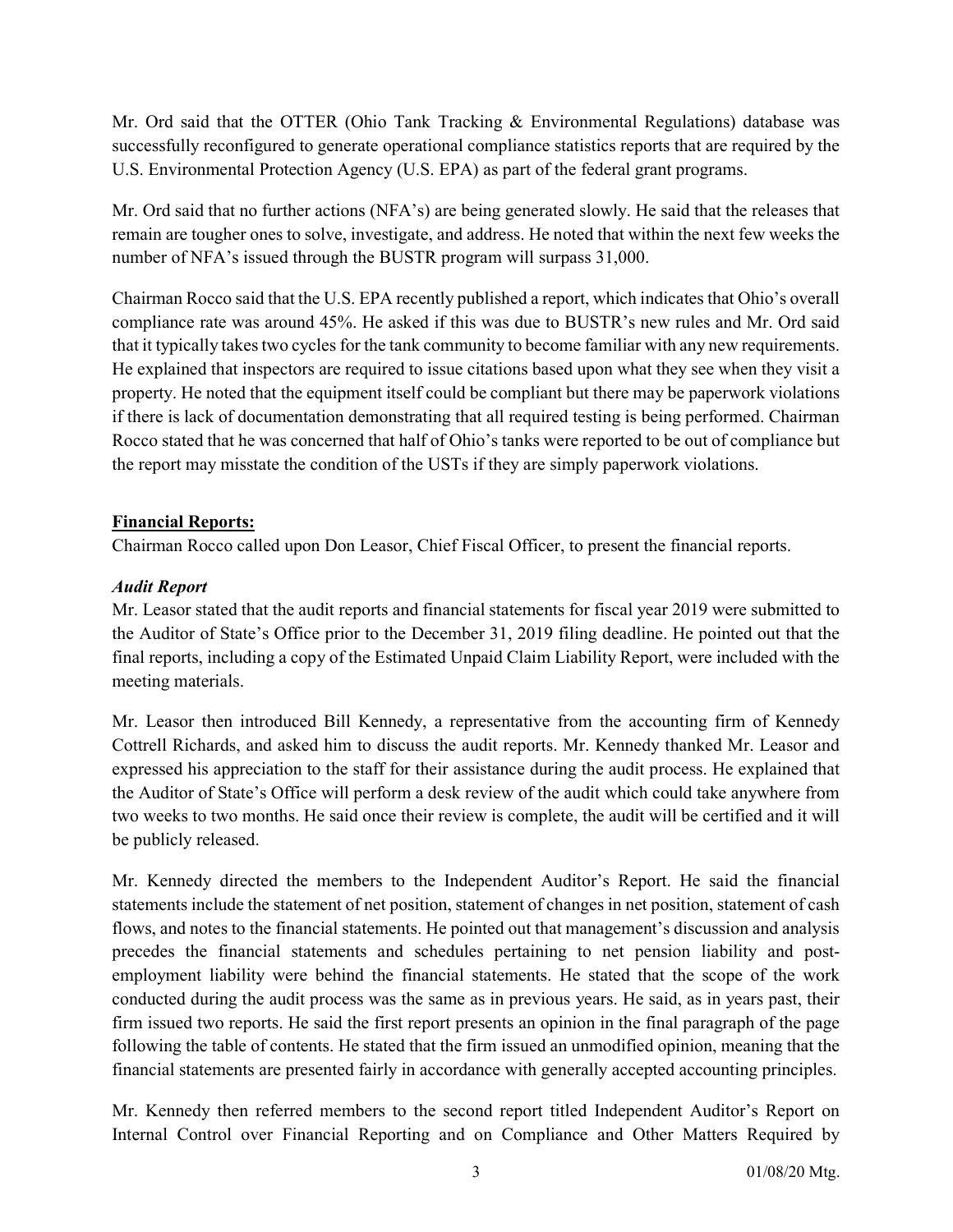Government Auditing Standards. He explained that because the Board is a governmental entity, his firm is required to issue a report on internal controls on financial reporting and on compliance. He said that as part of the audit, the internal controls over the financial process are documented and evaluated to determine whether the controls are in place and operating. He said there were no internal control deficiencies that resulted in a finding and no material instances of noncompliance to report. He said during the audit, they looked at the Board's compliance with any material laws or regulations that might impact the financial statements and again found nothing to report. He expressed that overall it was a clean audit with the best opinion that can be offered.

#### October and November Financials

Mr. Leasor said the October and November financials were emailed to each member.

Mr. Leasor reported as, of January 7, 2020, the unobligated account balance is \$29.1 million. He said this amount includes \$13.1 million in STAR Ohio (State Treasury Asset Reserve of Ohio) and the custodial account, and \$16 million invested in U.S. treasuries and U.S. agency callable bonds. He said at the June Board meeting, \$9 million was obligated for the payment of claims and the obligated account balance as of January 7, 2020, is \$5.3 million.

Mr. Leasor reported that, as of November 30, 2019, approximately 98.2% of the budgeted revenues, net of refunds, had been collected. He said information on refunds and fee collections would be presented later with the compliance and fee assessment report.

Mr. Leasor stated that on December 13, 2019, a payment of \$625,000, less attorney's fees, was received from Conoco in accordance with the settlement agreement approved by the Board at its November meeting. He said this money will be included in miscellaneous income in the December financial reports presented at the next meeting. He reported that the claims expense for the month of November was about \$198,000, and to date, approximately \$3.8 million had been paid for claims for fiscal year 2020.

Mr. Leasor commented that on or before February 5, 2020, a payment for \$4.1 million will be made to BP in accordance with the settlement agreement the Board authorized at the November meeting. He explained that this amount combined with the claims expenditures to date total about \$7.9 million of the \$9 million obligated for claim payments for fiscal year 2020. He then requested that the Board appropriate an additional \$4 million to the obligated account for the payment of claims through the end of fiscal year 2020. Chairman Rocco reminded members that the terms of the settlement agreement are for the Board to pay \$12.6 million to BP. He explained that this amount will to be paid over a number of years with the initial payment of \$4.1 million being made in February 2020. He said it is necessary to allocate additional money for the payment of claims for the current fiscal year. He then requested a motion to increase the amount obligated for the payment of claims for fiscal year 2020 by an additional \$4 million, which will increase the total obligated amount to \$13 million for the fiscal year. Vice-Chairman Hull so moved and Mr. Stephenson seconded. Chairman Rocco commented that funds are available for the adjustment and would not require any of the existing investments to be cashed out. He then asked if there were any questions and there were none. A vote was taken and all were in favor. The motion passed.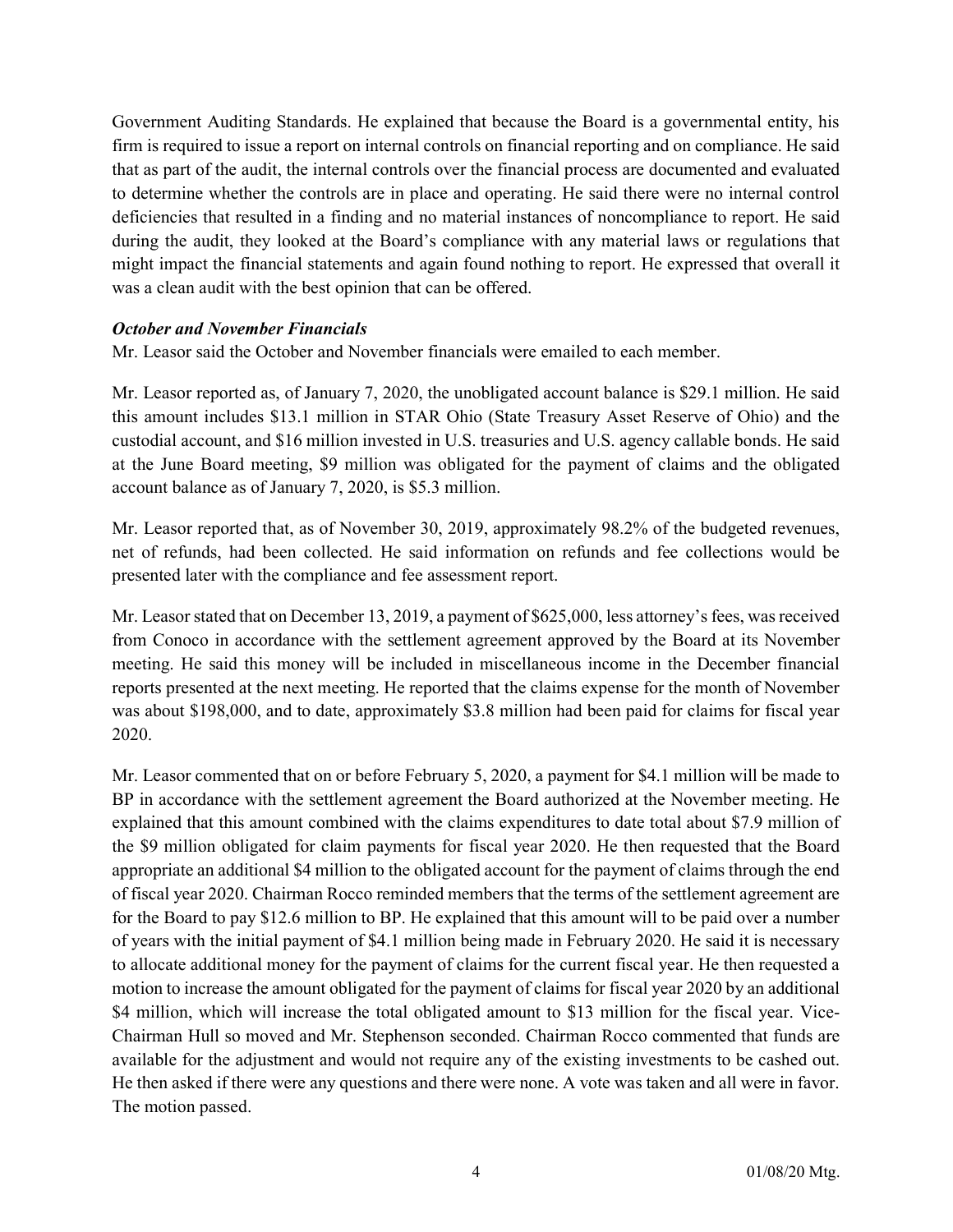Mr. Leasor stated that, as of November 30, 2019, expenses should be around 41.7% of the amount budgeted for the fiscal year. He reported that operating expenses for the month of November were approximately \$174,000. He said postage expenses were 72.5% of the amount budgeted. He said this was due to postage fees for the final quarter of fiscal year 2019 being paid in August of fiscal year 2020. He said these charges include fees for the annual fee statement mailing, which is sent by certified mail. He reported that other expenses are at or below where they should be at this time in the fiscal year.

# Compliance and Fee Assessment Report:

Chairman Rocco called on Madelin Esquivel, Assistant Director, to present the compliance and fee assessment report.

Ms. Esquivel reported, as of December 31, 2019, refunds totaling \$36,235 have been paid to 40 tank owners for the 2019 program year. She said, as of December 31, 2019, there are 2,719 pending refunds totaling \$1,421,412. She said that \$7,872 in refunds was used to offset outstanding fees. She said the refunds paid and the credits applied to outstanding fees total \$44,107, which is 20% of the refund goal of \$225,000 that was set for the program year.

Ms. Esquivel reported, as of December 31, 2019, the fees collected by the Attorney General's Office and Special Counsel less collection costs totaled \$32,486. She said no accounts have been certified to the Attorney General's Office for collection since the November meeting.

Ms. Esquivel said 14 Orders Pursuant to Law were under appeal. She said information to support 11 of the appeals is expected. She said, for two of the appeals, information was received and is currently under review. She said that a hearing was held for one of the appeals. She said there are currently no Determinations to Deny a Certificate of Coverage under appeal.

Ms. Esquivel stated that two Ability to Pay Applications are pending review. The Ability to Pay program allows former UST owners experiencing financial difficulty to apply for and receive a determination of their ability to pay delinquent fees.

Ms. Esquivel reported that, as of January 2, 2020, a total of 2,872 Certificates of Coverage have been issued thus far for program year 2019. She said there are 169 Applications for Certificates of Coverage currently in process. She said that, as of January 2, 2020, a total of 30 Notifications of Pending Denial had been issued and there are nine unresolved Determinations to Deny a Certificate of Coverage.

Ms. Esquivel stated that there are 35 uncashed refund checks totaling \$40,153. She said there are five owners with pending refunds totaling \$3,840 who have been sent letters notifying them that more information is needed before their refunds may be issued. She said there are 36 owners with pending refunds totaling \$62,205 for which information had been requested, but no responses have been received.

### Claims Reports:

Chairman Rocco called on Rick Trippel, Claims Supervisor, to present the claims reports.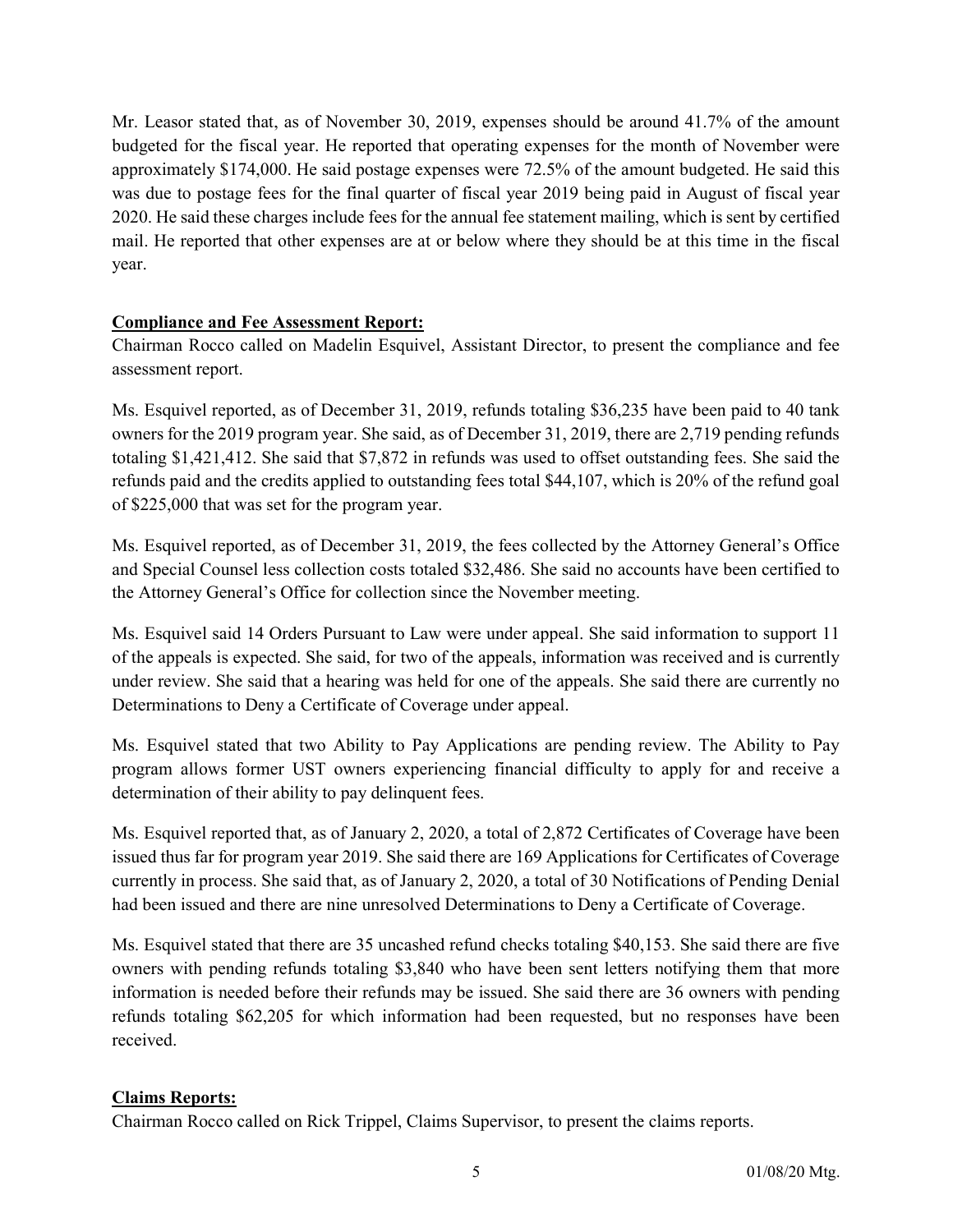Mr. Trippel reported that, as of January 2, 2020, the total maximum liability of in-house open claims is just over \$32 million. He said that using the average claim payout ratio from the first six months of the current program year, which is 78.4%, the actual anticipated claim liability of unpaid in-house claims is just over \$25 million. He commented that there will be a significant reduction in the liability of the open claims due to adjustments resulting from the BP settlement.

Mr. Trippel reported that, as of January 2, 2020, a total of 1,628 claims with a total face value above the deductible amount were pending review. He said that settlement determination letters that were mailed in the month of December were predominantly for claims that were received in the months of July and August. He said that currently a total of 30 claim settlement determinations were under appeal. He commented that 16 of the appeals were related to one release site and six were related to another site. He explained that there are only eight appeals associated with individual releases and noted that supporting information is expected for 25 of the appealed claims.

Mr. Trippel said that, in the first six months of the program year, 258 claims were received and a total of 254 claims were settled or closed. He noted that 10 of the closed claims were for sites with NFAs and the claims were below the deductible amount. He stated that the average payout per claim application was  $$14,840$  and the average claim payout was 78.4% of the net value (face value – deductible). He said on average 18.8% of the claim face value was disallowed.

Mr. Trippel reported that, during the first half of the program year, 59 eligibility applications were received and 58 eligibility determinations were issued. He said of these eligibility determinations, 38 were approved and 20 were denied. He said that four applications were denied for no releases, two were denied for late-filing, three were denied for abandoned or out-of-compliance USTs, and 11 were denied for no corrective action work being required by BUSTR. He said, as of January 2, 2020, a total of 63 eligibility applications are pending review. He said that more information has been requested for nine of those applications. He noted that four eligibility determinations are currently under appeal. He said that 22 of the applications were submitted without the reports necessary to evaluate them; 16 of which were submitted by one owner.

Mr. Trippel reported that, as of January 2, 2020, a total of 36 cost pre-approval requests are pending review. He said during the first half of the program year 61, requests for cost pre-approval had been received and 66 cost pre-approval notifications had been issued.

### Unfinished Business:

### Suspended Claim Review

Chairman Rocco directed members to a letter received from Premcor concerning the suspended review and payment of their claims. He reminded members that the Board had suspended the review and settlement of in-house claims for certain companies for which the Board had authorized the filing of a complaint. He said that, in their letter, Premcor is seeking payment of the \$1.6 million in claims submitted for reimbursement because the BP lawsuit was settled. He explained that the Premcor-related claims are associated with Valero, which is a different set of claims with no relationship to the BP claims that were resolved through the settlement. He noted that the members were provided a copy of Executive Director Starr Richmond's response, which states that the review and reimbursement of the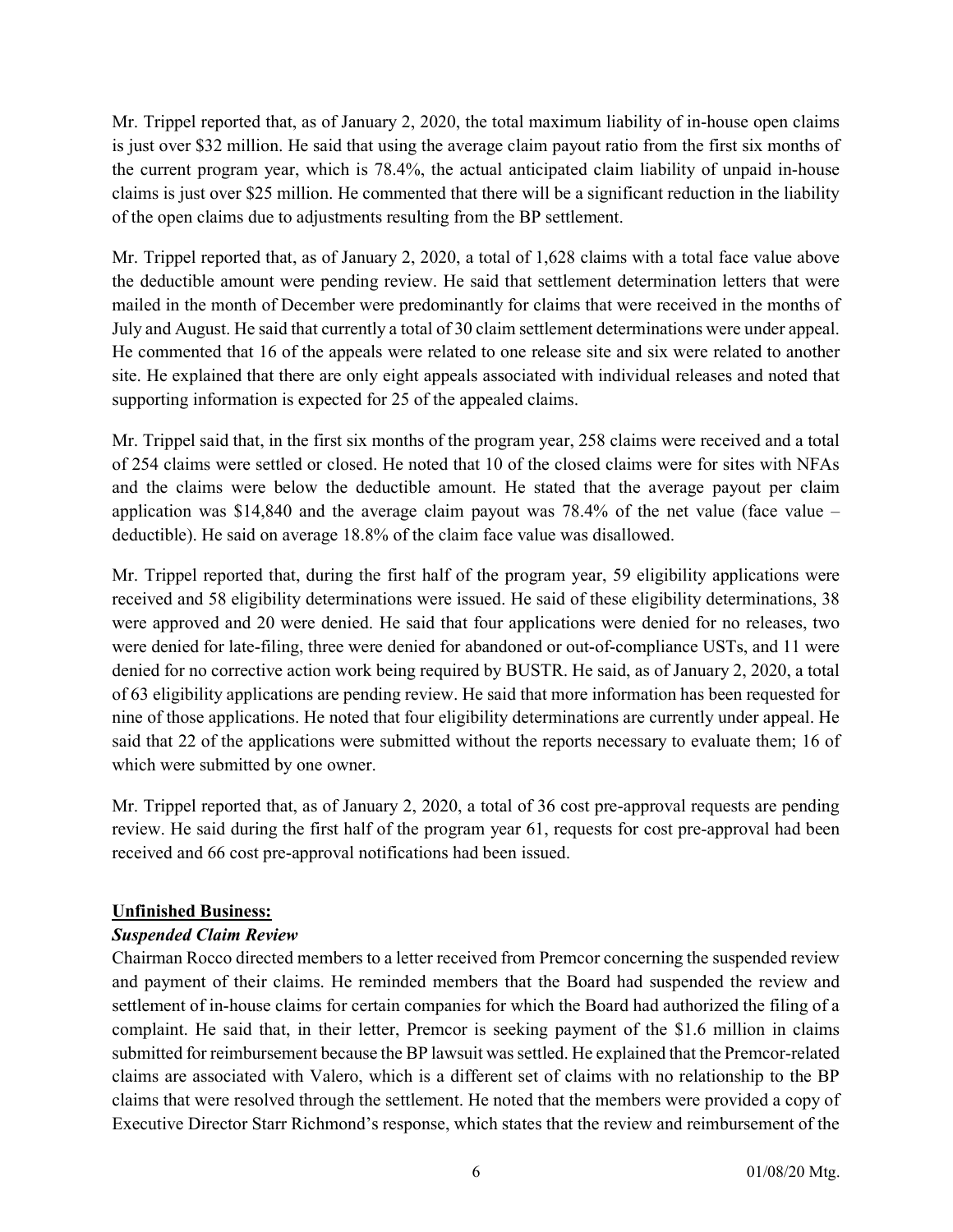Premcor claims will remain suspended until the matters involving Valero are settled. He explained that no action was necessary by the Board and stated that he simply wanted the members to be aware of the issue.

## New Business:

# Administrative Appeal

Chairman Rocco called upon Howard Silver, the Board's hearing officer, to present the Report and Recommendation regarding the appeal of the Order Pursuant to Law issued to Lanny E. Gilbert Jr.

# Facility #24337-0001, Owner – Lanny E. Gilbert Jr. 76 Benedict Avenue, Norwalk

Hearing Officer Silver said the appeal being presented concerned the assessment of Financial Assurance Fund (Fund) fees for underground storage tanks located in the City of Norwalk, in Huron County. He stated that on April 9, 2018, Lanny Gilbert purchased an abandoned gas station at a Sherriff's sale, which had three underground storage tanks on it. He noted that the station had been in operation until 2005 and then it was abandoned and eventually fenced off. He explained that since Mr. Gilbert had no intention of operating the station, he removed the tanks in October of 2018.

Mr. Silver stated that shortly after the tanks were removed, the Board's staff sent to Mr. Gilbert a fee assessment notification indicating that, as the owner of the tanks located at the site, he was responsible for payment of the annual per-tank Fund fees for the program years in which he owned the tanks as well as a transfer of ownership fee. Mr. Gilbert did not pay the fees, and in accordance with the applicable statute, the Fund's Director issued a Notification of Non-Compliance to Mr. Gilbert directing him to make payment within 30 days. After the 30 days had passed without payment, the Fund's Director sent Mr. Gilbert correspondence known as an Order Pursuant to Law directing him to make payment and assessing a late payment fee of \$100 per tank for each month payment was not received, up to a maximum of \$1,000 per tank.

Mr. Silver explained that a feature of the Director's Order is that it allows for the tank owner to file an appeal, which Mr. Gilbert timely did. Mr. Silver said that a hearing was conducted with the Board's Assistant Attorney General representing the Fund's Director and Mr. Gilbert representing himself. Mr. Silver said that at the hearing Mr. Gilbert testified that he purchased the property with the intention to improve it for the benefit of the community. He said the city was anxious for the sale to go through and waived all property taxes that had been attached to it since 2005. Mr. Gilbert stated that as part of his due diligence he discussed the tanks with the local fire department, but was never told of any fees associated with the tanks. He argued that he should not be treated as a tank owner because he had no intention of operating the tanks. Mr. Gilbert also pointed out that the statute requires that notification of the annual fees to be directed to tank owners by May first of each calendar year, but the fee notification was not sent to him until October, after the tanks had been removed. Mr. Silver commented that there was no evidence in the record that the Board had any reason to know that ownership of the property had transferred prior to May first.

Mr. Silver explained that when Mr. Gilbert acquired the property he became the owner of underground storage tanks as defined by statute and unfortunately, he simply did not fully understand the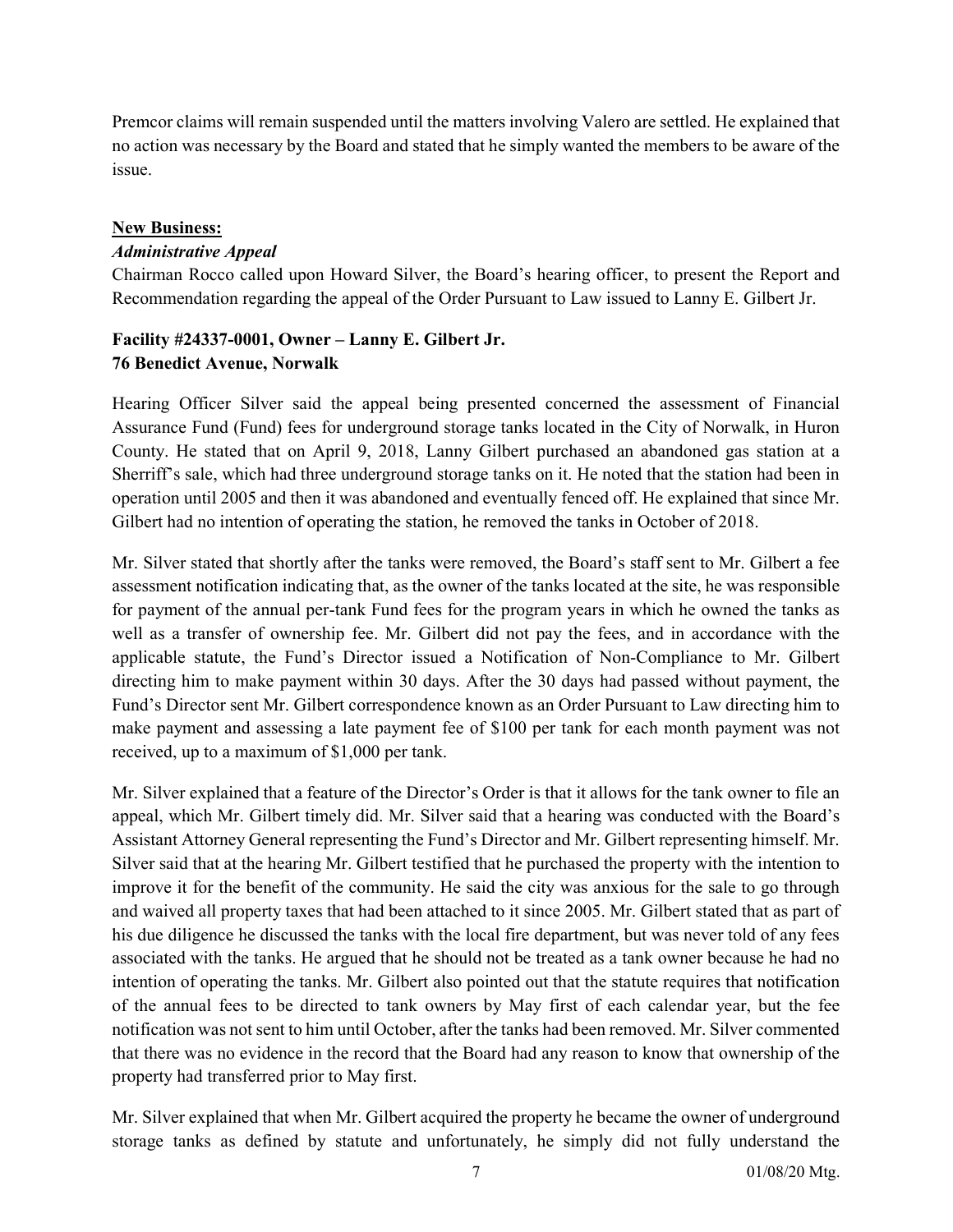ramifications of being a tank owner and the required participation in the Fund program administered by the Board. Mr. Silver said that because Mr. Gilbert was a responsible person, the Director was correct in her determination that he owed the Fund fees during the program years in which he owned the tanks and he recommended the Board uphold the Director's Order.

Mayor Falconi expressed that he felt Mr. Gilbert was trying to do something positive for the community but has now gotten caught up in red tape. He said given the property was abandoned and unutilized for over a decade, and the tanks are now removed, he felt the fees should be waived. Director Richmond commented that Mr. Gilbert was offered a reduced amount through the Ability to Pay program. However, he wanted to proceed with a hearing, which is why the hearing was held. She said that prior to the Board meeting, Mr. Gilbert sent an email with an offer to resolve the fees. Vice-Chairman Hull said he was sympathetic to this particular situation and suggested the Board take no action concerning the Hearing Officer's recommendation and allow the Director to settle the issue at her discretion. After a brief discussion, Vice-Chairman Hull moved to remand the appeal back to Ms. Richmond with the direction to negotiate a settlement with Mr. Gilbert. Mr. Stephenson seconded. Chairman Rocco asked if there was any further discussion and there was none. A vote was taken and all were in favor. The motion passed.

# Hardship Application

Chairman Rocco called upon Madelin Esquivel, Assistant Director, to present the hardship application.

# Claim # 20308-0001/11/30/17, Owner – Kiran S. Atwal LLC

Ms. Esquivel said that Kiran S. Atwal LLC is the responsible party for a 2017 release that was discovered at 200 North Sunset Drive in Piqua, Ohio. She said, as the owner of the LLC, Mr. Kanwaljit Atwal is requesting the Board grant hardship status to the LLC.

Ms. Esquivel explained that this is the second request for hardship status, and to date, the Fund has reimbursed \$10,700 for corrective action costs for the release. She noted there are currently no unsettled claims in house and the cost of corrective actions for the next year is estimated to be \$20,000.

Ms. Esquivel stated that the 2018 tax forms submitted with the application indicate the LLC reported gross income of \$70,800, with a net income of \$4,200. She said for the years 2017 and 2016; the LLC reported gross income was \$40,000 and \$43,700, with net losses of \$8,300 and \$6,800 respectively. She said the U.S. EPA model estimates a less than 50% probability the LLC can afford the \$20,000 in corrective action costs anticipated to be incurred within the next year.

Ms. Esquivel said the Director is recommending the Board approve the application and grant hardship status to Kiran S. Atwal LLC. Vice-Chairman Hull moved to approve the application and Mayor Falconi seconded. A vote was taken and all members voted in the affirmative. The motion passed.

### Certificates of Coverage – Ratifications:

Chairman Rocco called upon Ms. Esquivel to present the lists of owners who have either been issued or denied a Certificate of Coverage for ratification by the Board.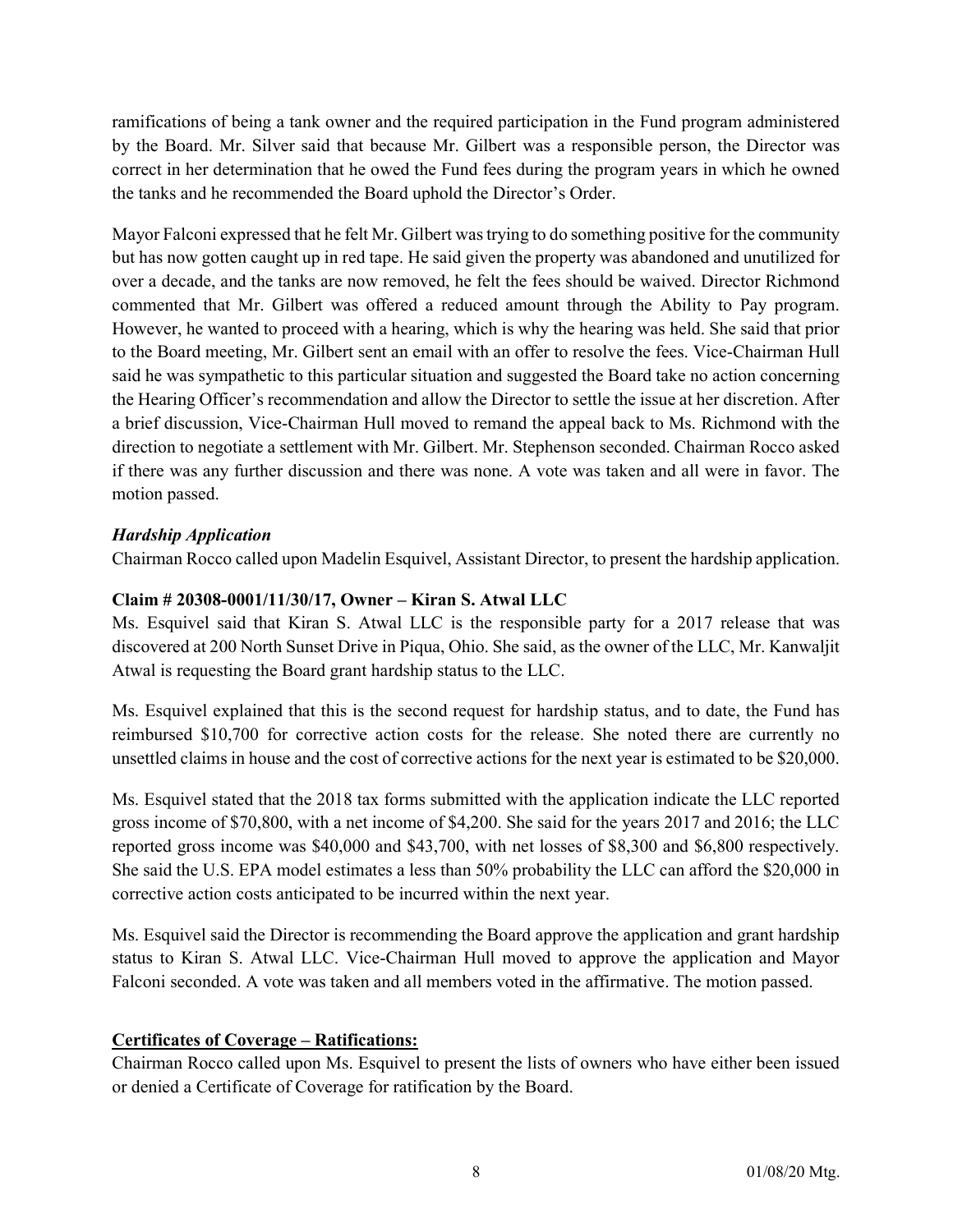Ms. Esquivel said the lists behind Tabs 8 and 9 are listings of facilities that had been issued or denied a program year 2018 or 2019 Certificate of Coverage since the November meeting.

Ms. Esquivel said the process used to review the fee applications and issue or deny a Certificate of Coverage includes a review for completeness to determine full payment was received; financial responsibility for the deductible has been demonstrated; and the owner has certified with his signature that he is in compliance with the State Fire Marshal's rules for the operation and maintenance of petroleum underground storage tanks. She said if these requirements are met and if the tanks existed in previous years, a Certificate for the subject tanks has been issued to the owner in at least one of the prior two years, then a Certificate of Coverage is issued. She said if a Certificate has not been issued in one of the prior two years and the tanks existed during those years, the owner must comply with rule 3737-1-04.1 by demonstrating the tanks are in compliance with the Fire Marshal's rules for the operation and maintenance of USTs.

Ms. Esquivel stated that, if the requirements are met, a Certificate is issued. She said if the requirements are not met, the Certificate is denied. She explained that if the Certificate is denied, the owner is provided with opportunity to appeal the denial. She said that, throughout the denial process, the Board's staff works directly with the owner to resolve any deficiencies. She stated that all processes within the Board's rules and Revised Code were followed to make a determination to issue or deny the Certificates of Coverage.

Ms. Esquivel requested the Board ratify the issuance of the 2018 program year Certificates of Coverage for the one facility included on the list behind Tab 8.

Vice-Chairman Hull moved to ratify the issuance of the 2018 Certificates of Coverage for the facility listed. Mr. Fleming seconded. A vote was taken and all members were in favor. The motion passed.

Ms. Esquivel stated that no determinations denying a 2018 program year Certificate of Coverage were issued since the November meeting.

Ms. Esquivel requested the Board ratify the issuance of the 2019 program year Certificates of Coverage for the 102 owners of the 352 facilities included on the list behind Tab 9.

Vice-Chairman Hull moved to ratify the issuance of the 2019 Certificates of Coverage for the facilities listed. Mr. Ord seconded. A vote was taken and all members were in favor. The motion passed.

Ms. Esquivel requested the Board ratify the denial of the 2019 program year Certificates of Coverage for the 33 tanks located at the 13 facilities on the list behind the Tab 9 green divider page.

Vice-Chairman Hull moved to ratify the denial of the 2019 Certificates of Coverage that were listed. Mr. Ord seconded. A vote was taken and all members were in favor. The motion passed.

### Board Member Vacancy:

Chairman Rocco stated that Stephen Hightower II had resigned resulting in one seat on the Board being vacant. He noted that Mr. Hightower represented businesses that own petroleum USTs and explained that due to the current makeup of the Board, any individual to be considered for appointment would